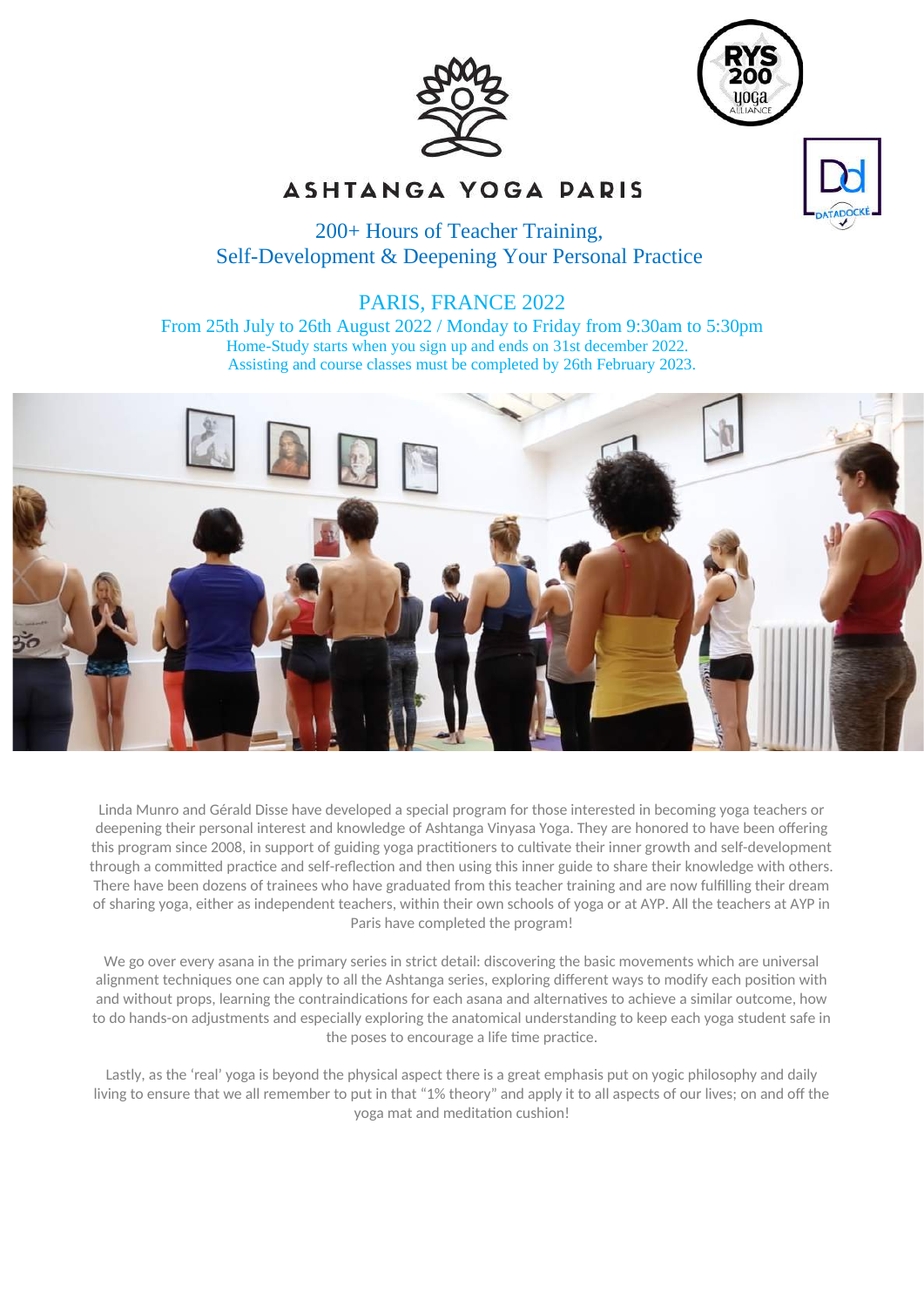# **International Recognition**

Every year there are people from all corners of the world coming together to share and go deeper in their mutual passion for yoga in this beautiful country, France. It's an inspiring and uniting experience. We also have a 300-hour intermediate training so you can continue to grow in your yoga studies. Both levels of training are certified by Yoga Alliance.

The 200+ hour training is based on the Ashtanga Vinyasa Primary series, which gives a solid base to any dynamic asana practice since most forms of contemporary flowing yoga styles have evolved out of Ashtanga.

# **The Course Format**

Home-Study to be done before the Intensive Intensive Training 25 Classes at AYP \*possibility of doing in your hometown 25 Assisting or Observing Classes at AYP \*possibility of doing in your hometown Home-Study to be completed after the Intensive

You have a 25-class card valid for classes at AYP. The card can be used when you register and is valid for 6 month before of after the registration (in all cases it is necessary to complete 25 final courses after the intensive training to obtain the certificate)

# **Intensive Study Topics and training objectives**

*Deepening your Personal Asana Practice Kriya & Pranayama: Developing a Daily Practice Foundations : Bandha, Drishti, Ujjayi, Prāna Ashtanga Specific Alignment Introduction to Anatomy for Yoga History of Ashtanga Yoga Yoga Philosophy : Sutras of Patanjali The Subtle Body : Chakras System Living a Yogic Lifestyle Mantra Teaching Beginners, Led Primary Series and Vinyasa Teaching Methodology Personalizing Practices for Specific Student Needs Modifications, Variations, Props, Contra-indications of each Asana Practice Intelligent and Effective Teaching*

Module 1 : Mysore Style Adjustments for Primary Series (83 hours) Module 2 : Practice and Theory of Kriya and Pranayama (13 hours) Module 3 : Yoga Anatomy (17 hours) Module 4 : History and Philosophy of Yoga (24 hours) Module 5 : Teaching Methodology (16 hours) Module 6 : Evaluation, miscellaneous and practical test (22 hours) Breaks (25 hours) *Total = 200 hours* Personal work, 25 assisting classes, 25 final courses (90 hours)

# **Home-Study Topics**

Self-Inspection Journaling History of Yoga Yoga Sutras of Patanjali Philosophy and Principles of Yoga Anatomy for Yoga Written Essays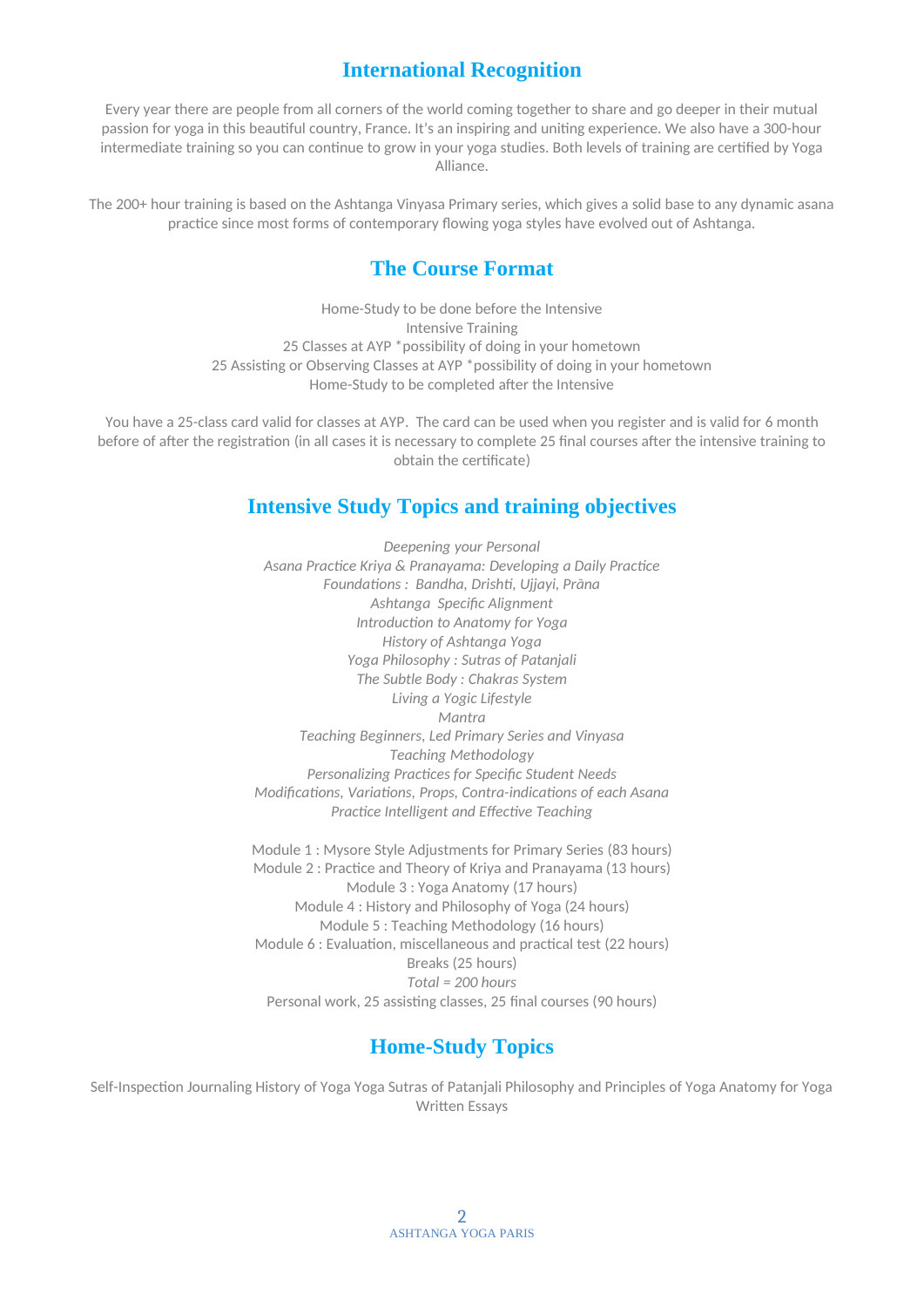# Linda Munro



Linda took her first yoga class in 1995 in Toronto, Canada with Ron Reid. But a couple of months later she was in a fairly serious car accident and had to have physical therapy. This is when she decided to use the yoga as a way to compliment the therapy. Soon after she realized that the yoga would be a life time practice. A practice of asana, pranayama and meditation but also a practice of being truthful, a practice of being kind, a practice of being fearless, peaceful and happy. She believes that the practice of "yoga" is continuous; the practice does not stop when you roll up the yoga mat. The practice of yoga includes the way you live your life, the way you relate to your family, friends, co-workers and to the strangers on the street. This is the lifelong practice of developing yogic awareness.

In 1997, she moved to New York City with her work in the fashion business while continuing a daily ashtanga practice studying under Eddie Stern. The year 2000 brought her to Paris, France. After thirteen years in the world of fashion she decided it was the time to move fully into the direction she had been moving since her first yoga class. She felt a strong desire to sincerely give to others what her teachers have given to her; so, in 2002 she started teaching yoga as her own study and practice continued. Gerald and Linda opened Ashtanga Paris in February 2004.

She studied yogic scriptures and philosophy, having completed a 250-hour study program of Patanjali's Yoga Sutra and a 120-hour course on the Bhagavad Gita under the supervision of Georg Feuerstein. Then she was one of his 10 mentoring students until he passed away in 2012. Linda is also a student of Sri O.P. Tiwari and is certified by him to teach pranayama. As well she has completed the anatomy for yoga training with Leslie Kaminoff and is a junior yoga anatomy trainer. Not to mention she has studied with the late guru of Ashtanga Yoga, Sri K. Pattabhi Jois in Mysore, India and NYC.

Linda is registered as an experienced registered yoga Alliance Teacher and continuing education trainer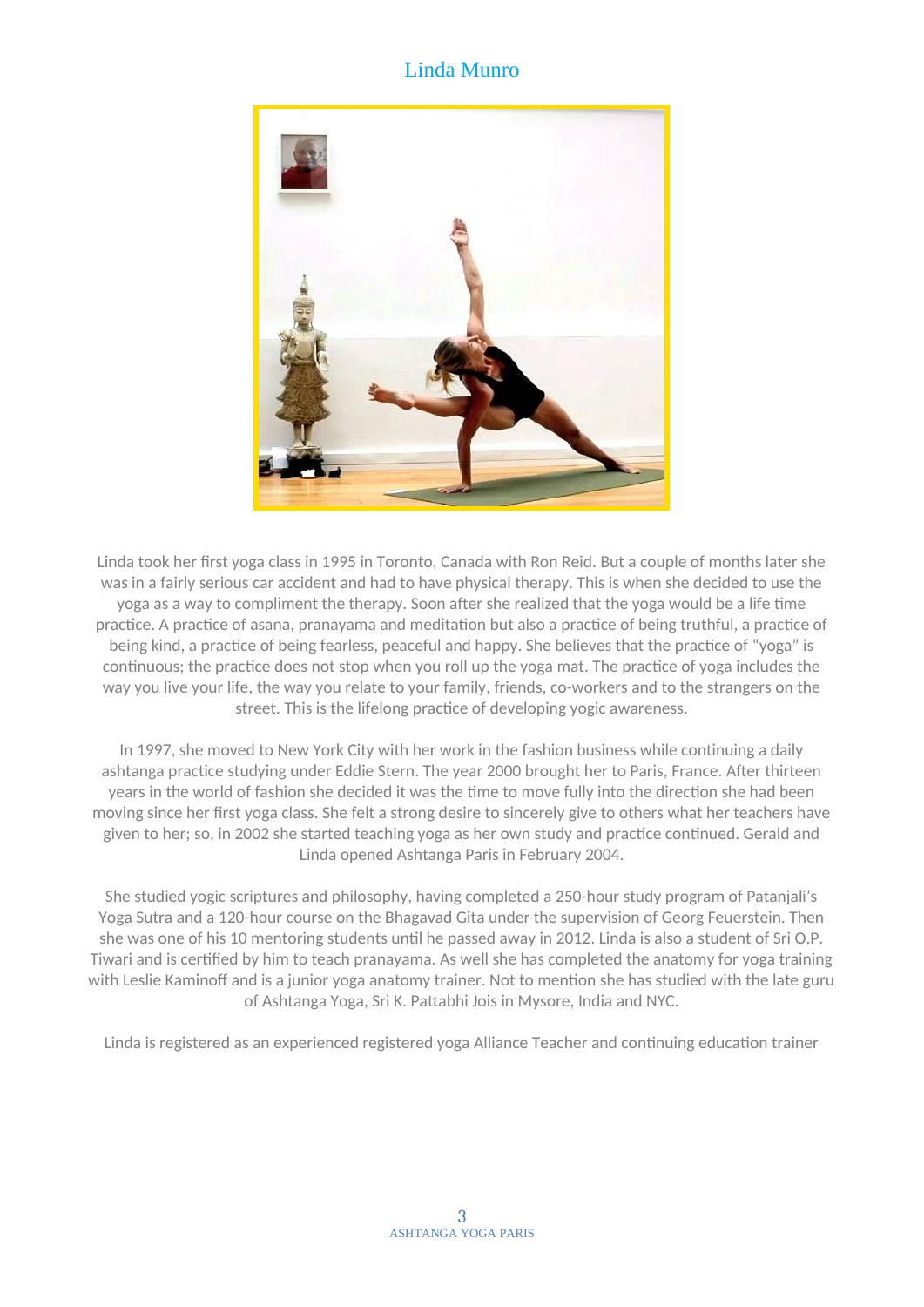# Gérald Disse



Gérald has been practicing yoga since 1989 and teaching since 1996. He discovered Ashtanga Vinyasa Yoga in 1991 with Sri K Pattabhi Jois in Mysore, India. He spent 8 years traveling to Mysore spending 4 – 6 months per visit to learn more of the system, then going off to some other exotic location to practice daily what Guruji had taught him. Gérald was taught up to the third series and was one of the first French students to have been personally authorized to teach by Sri K Pattabhi Jois. As he had learned directly from the Guru at a time when there were not so many yoga students in Mysore, he started to give workshops around the world. He gave Ashtanga workshops in Australia, New Zealand, and around the USA and Europe.

In addition to his Ashtanga practice, Gérald continues to cultivate a meditation practice in the tradition of Kriya Yoga. He has a daily pranayama practice and has been certified to teach kriya and pranayama by his teacher, Sri O.P. Tiwari.

During his travels he visited Auroville, an international spiritual community in Tamil Nadu, South India. He related with the place immediately. It was a way for him to remain connected to the spirituality of India and also still have connection to the west, so he decided to build a house and a yoga shala and become a part of the Auroville community. Gerald spent 5 years there teaching daily Ashtanga Mysore style classes in between his workshops around the world; until 2004 when he decided, after being away for 17 years, to move back to France. Gérald is now settled in Paris where he has founded a beautiful community of yoga with Linda and their children.

Gérald is an Experienced Registered Yoga Alliance teacher.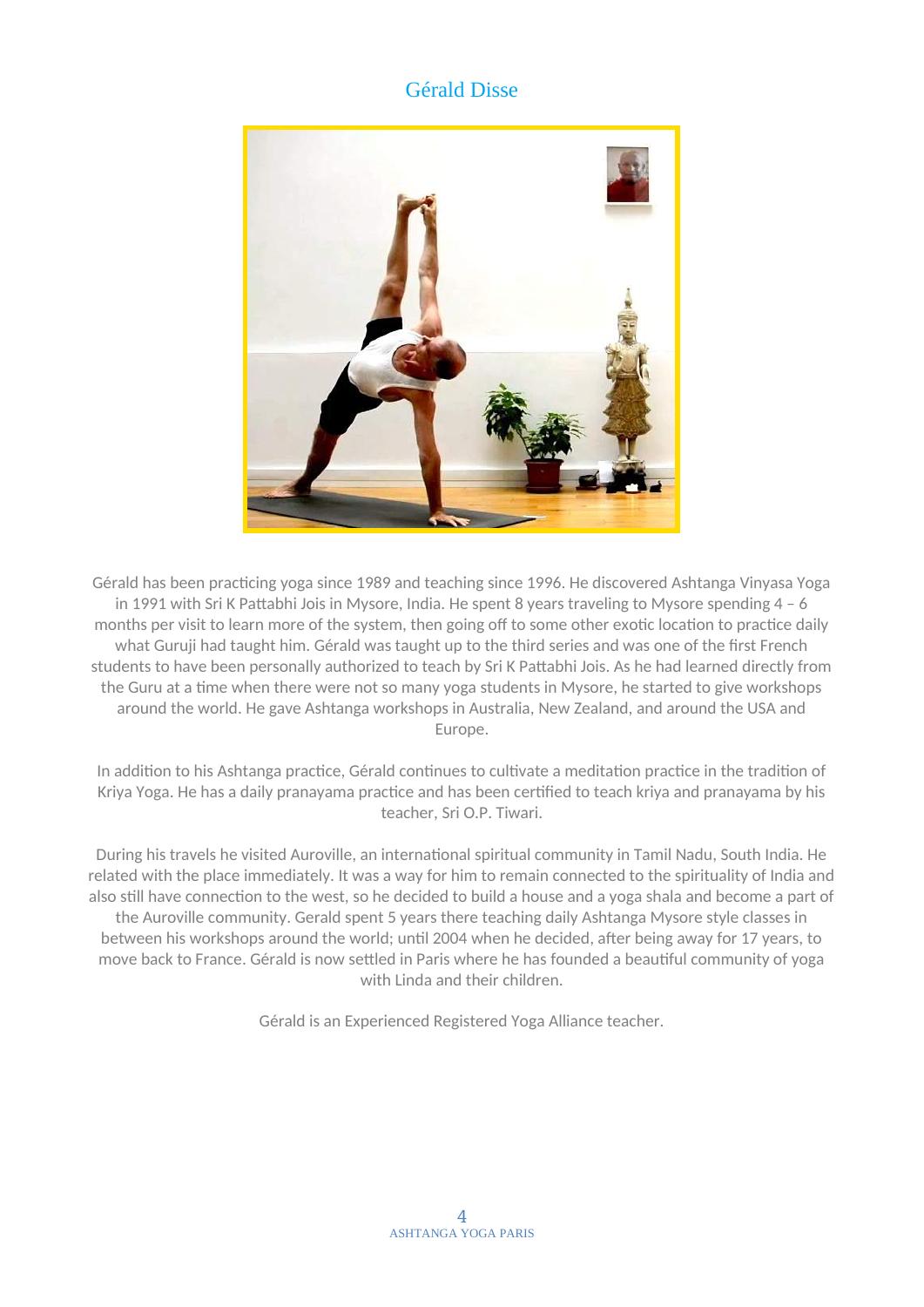# Ashtanga Yoga Paris





### **A Bonus to your Learning**

You will have 6-months access to our Ashtanga Yoga Paris Academy; the on-line videos of all the topics we cover during the intensive. It can be accessed at any time, up to a year after completing the intensive. An amazing tool to refresh your memory or update your notes once the training is complete!

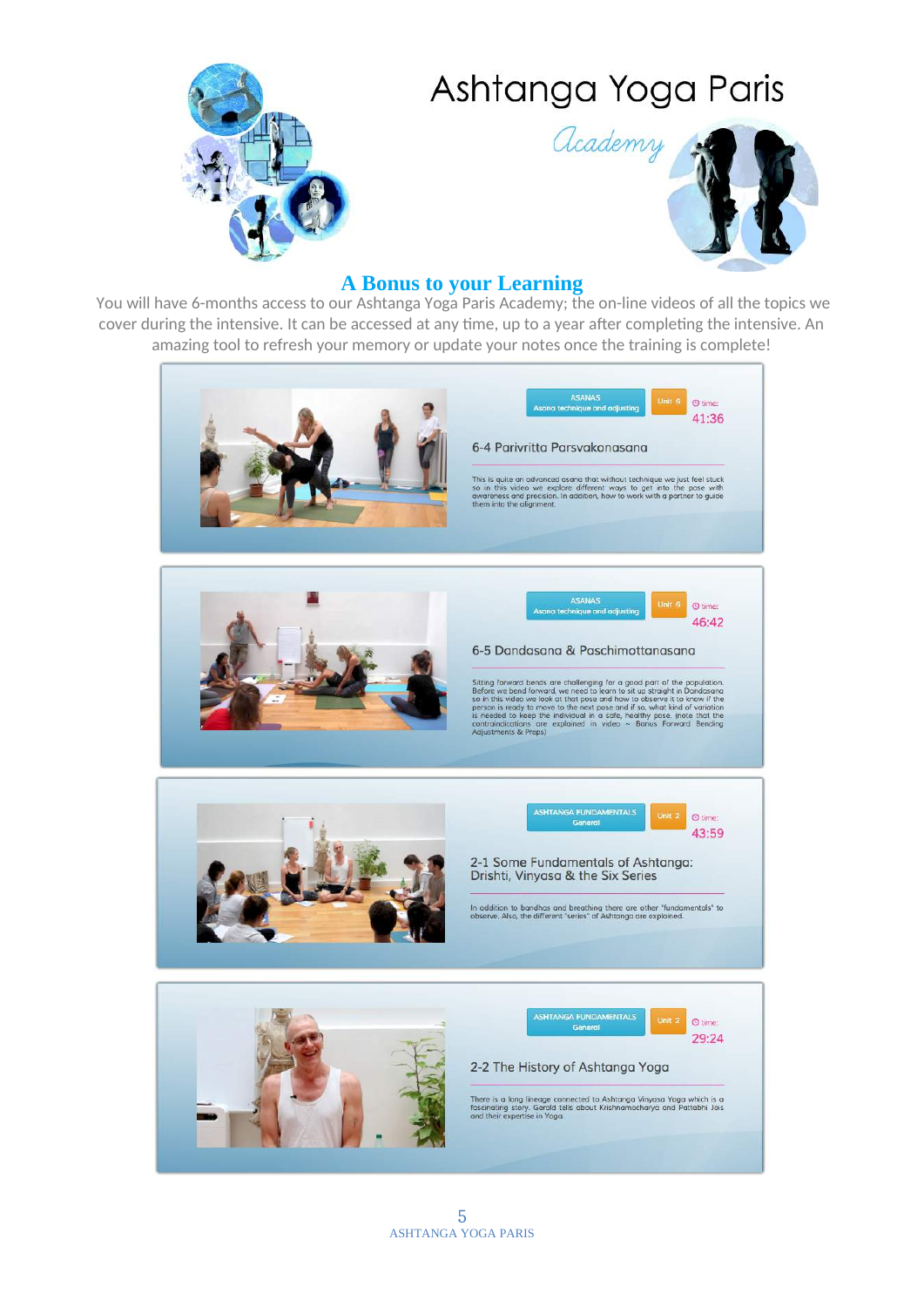# **Intensive structure and general training schedule**

The general Monday to Friday schedule will be as follows :

The mornings will be dedicated to pranayama and asana practice. Most mornings it will be Mysore style practice. However, there will be special Led classes 1 - 2 times a week..

- - Led Primary Series
	- Hip Opening Sequence
	- Back bending Sequence
	- Breaking it down into Basics

### Lunch Break

The early afternoons will be dedicated to various lecture topics :

- Anatomy
- Yoga Sutras
- Teaching Methodology
	- Chakras System
	- Yoga in Daily Living
		- And more…

The late afternoons will be dedicated to the detailed exploration of specific āsanas. Each asana of the primary series will be broken down into its various parts to learn :

- The universal alignment of the asana
	- How to teach it
	- How to adjust it
	- How to modify it
	- Variations on the asana
	- The contra-indications
	- The name in Sanskrit
- How relates to the other āsanas in the sequence
	- And more…

Certain sessions will be replaced with the Practicums and exams that will be done at various times throughout the intensive.

# **Evaluation method and certificate**

The evaluation is carried out on the one hand in a continuous way throughout the training at the level of the practice of the asanas, kriyas and pranayama but also of various tests and quizzes (see detailed planning at the end of the booklet) with the handing-over of writings which are presented in the form of essay, personal duties or questionnaires of evaluation of knowledge.

Finally, we give a certificate to students who have participated in all the training hours and have handed in all the written material. We will then give you a certificate suggesting that you teach Ashtanga 1, 2, 3, 4 or 5 (see FAQ for more details).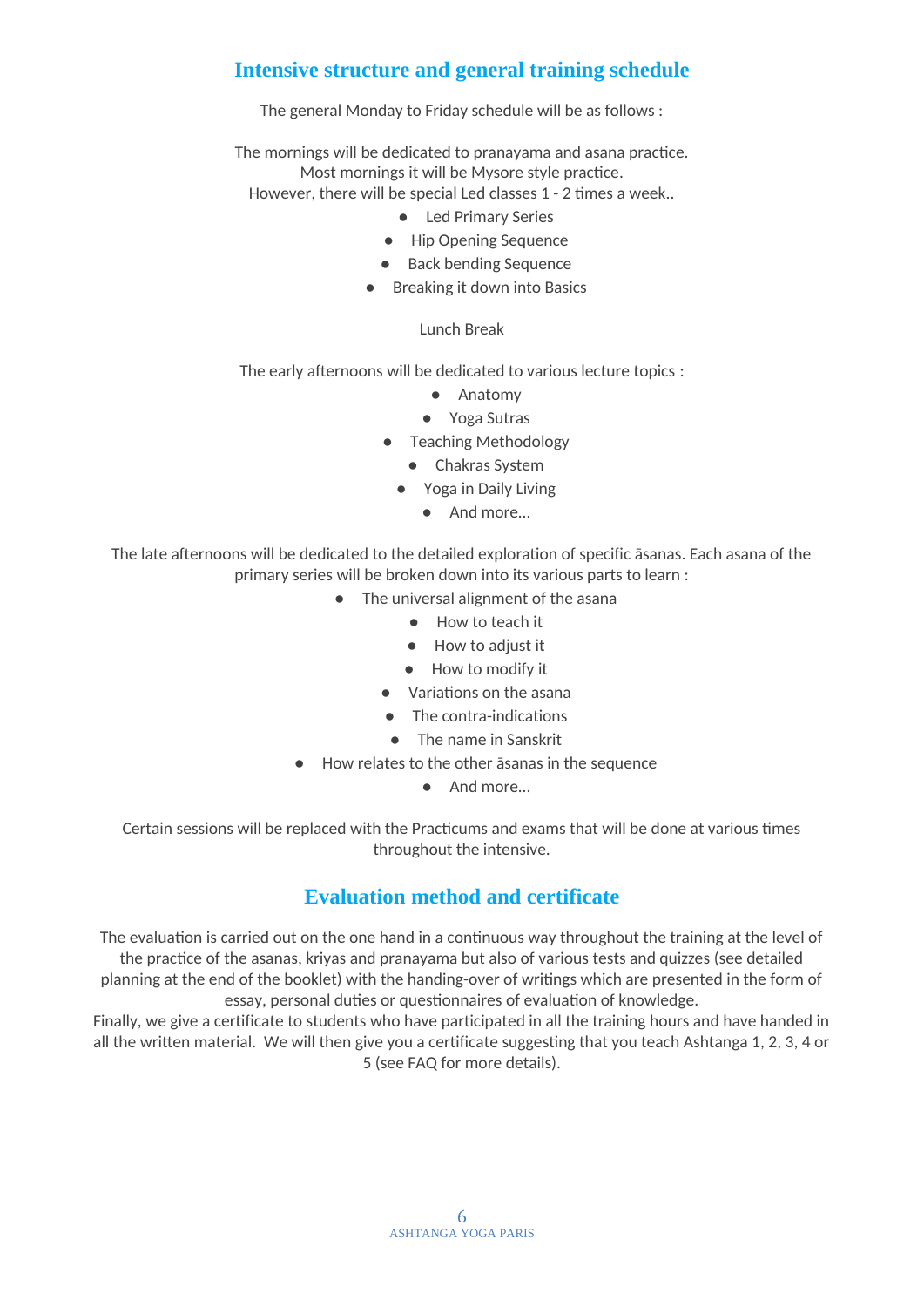# **Application Instruction & Deadlines**

Enrollment is limited therefore ; we suggest you enroll during one the « Early Bird » time frames. We may accept last minutes applications only if there is space in the program.

**Extra Early Bird :** For those who register very early, the Extra Early Bird price of 2,700 euros. You must register (which includes sending us the registration form, 1,000€ deposit and one or two post-dated checks for the remaining 1,700 dated no later than one month before the start of the intensive) before 1st January 2022.

**Early Bird :** For those who register early, The Early Bird price is of 2,800 euros.

you must register (which includes sending us the registration form, 1,000€ deposit and one or two post-dated checks for the remaining 1,800 dated no later than one month before the start of the intensive) by 1st June 2022.

#### **Prix Normal :** Le regular price is of 2,950 euros.

you must register (which includes sending us the registration form, 1,000€ deposit and one or two post-dated checks for the remaining 1,950 dated no later one month before the start of the intensive) after 1er Juin 2022.

These prices include the Ashtanga Yoga Paris Teaching Manual, a 25-class card at AYP and 6-month access to all the on-line teacher training videos. Home-study assignments will be given upon your registration to begin your journey to deepening your yoga practice!

#### Payment & Refund Policy :

All deposits of 1,000 euros are to be received when registering for the training, along with postdated checks for the remaining amount (split evenly before the start of the training but no later than one month before the intensive begins). The deposit is non-refundable once the course material has been emailed - there will be no refund of deposits. You may have the amounts of the post-dated checks returned up until one month before the training. However, after one month before the intensive, all checks will be cashed whether the trainee completes the course or not. We can hold a space for you to take the training the following year.

In the event that an extension is necessary to complete the course, it is imperative to justify a case of force majeure, i.e. it must be unforeseeable, insurmountable and beyond the control of the persons concerned (serious injury or illness, death, natural disaster, exceptional climatic event). Any other justification cannot be considered as admissible.

The trainee must in this case :

- prove that it is a case of force majeure
- pay a fee of 250 euros to obtain an extension of up to 10 months starting on 26 February 2023
- apply for the extension before 26 February 2023

- if more than 10 months are needed, the second half of the course will have to be taken again (subject to availability of places in the next session, new trainees have priority) after a payment of 1950 euros.

# **Prerequisite**

We recommend that applicants have a minimum of 250 hours of **Ashtanga practice for at least one year at four times a week or 500 hours of another style of yoga in the last 2 years**. They must have a basic level of spoken English. If you have a serious and committed practice and are interested in this intensive training, please do not hesitate to ask us about it and ask for advice.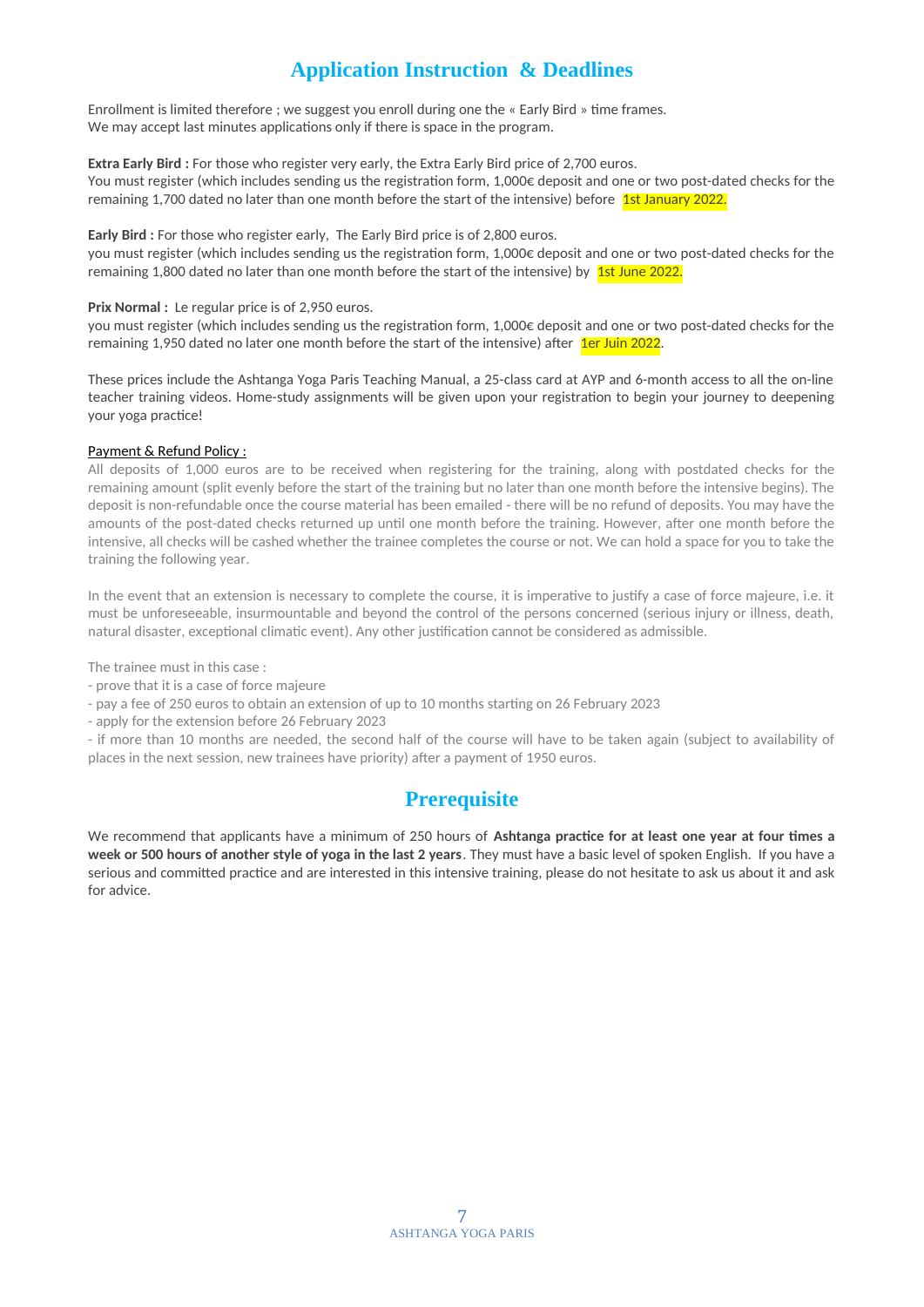# **Some comments from previous Teacher Trainees**

« I started this training hoping to deepen my asana practice and also learn how to teach it. I ended up doing that, but also learning so much about the yogi way of life and thinking, the philosophy, and finally acquiring the sense to enjoy my practice exactly where it is and not "wish" for the next step all the time. I did not expect this, but what a relief it is! I can say that before this training I was a bit mystified by what it meant to be a yogi, and now I feel immersed in it and I am enjoying the path immensely. » ~ Lauren, USA

« I fell in love with the happy vibe in the studio the first time I stepped in! And it was clear to me that I wanted to be part of this and suddenly I found myself signed up for the teacher training ;)) I truly enjoyed every single moment of the teacher training! It was inspiring to meet the other students - so sweet and loving - I made some good friends, perhaps for life, who knows! I can't remember last time that I had so many good laughs, it was fun and at the end of the TT I was able to give a yoga class in front of 30 people ;) » ~ Lottie, Denmark

« I thoroughly enjoyed your teacher training, and thought it was extremely well rounded. It was physically tiring (in a good way!), but actually made me love the practice even more. I appreciated learning more about the anatomy as it relates to yoga and found it so helpful to break down each of the postures, paying more attention to alignment. I found the handouts very helpful, but it was good to be able to take my own notes too. It was great to learn more about the history, the sutras and the chakras too. I found it really interesting. Thank you both so much for sharing so much of your knowledge! » ~Emma, New Zealand

« I learned much more than I expected. Nothing was missing. Everything was coherent, so well structured, and rigorous. It made me want to go even deeper to continue this amazing experience. They say that teaching doesn't consist in filling a vase but in lighting a lamp…this training was rich enough to achieve both aspects. So much to think about, to learn and to practice. Thank you so much. » ~ Fanny, France

« The TT was a very intense experience; Linda and Gerald welcome you into the "big house" and make you feel part of them along with everyone else. The most pleasant thing was for me to feel at ease at all times with all my difficulties and my limits and learned a lot more than I could imagine. » ~Flavia, Italy

« The Ashtanga Yoga Paris 200HR Teacher Training is a life changing adventure. It is a holistic immersion into the teachings of yoga, a month intensive full of asana, pranayama, meditation, self-development, and scriptural study to deepening one's yogic path in a creative way. Morning Mysore-style practice and afternoons being in a satsang created a valuable and beautiful experience, where trainees from across the borders come together to Paris seeking true yoga teachers. By the end of the training, hearts feel overwhelmed with inspiration and love, pure love. There are no words that can describe my gratitude to Linda and Gérald for teaching and sharing what they live, a way of life, and a very fulfilling one if you heartedly embrace it. » ~ Carolina, Columbia

| Communication of objectives and programme prior to training                        | 3,8/4 |
|------------------------------------------------------------------------------------|-------|
| Organisation and running of the course                                             | 3,9/4 |
| Composition of the group (number of participants, homogeneous levels)              | 3,4/4 |
| Adequacy of the material resources made available                                  | 3,9/4 |
| Compliance of the training provided with the programme                             | 3,9/4 |
| Clarity of content                                                                 | 3,8/4 |
| Physical ability / Accessibility of the course                                     | 3,7/4 |
| Quality of teaching materials                                                      | 3.8/4 |
| Facilitation of the training by the trainers                                       | 3.9/4 |
| Progression of the training (duration, rhythm, alternation of theory and practice) | 3.7/4 |

#### The class of 2021 evaluated the 200h course as follows:

Overall score for the quality of the training : 9,2 **/ 10**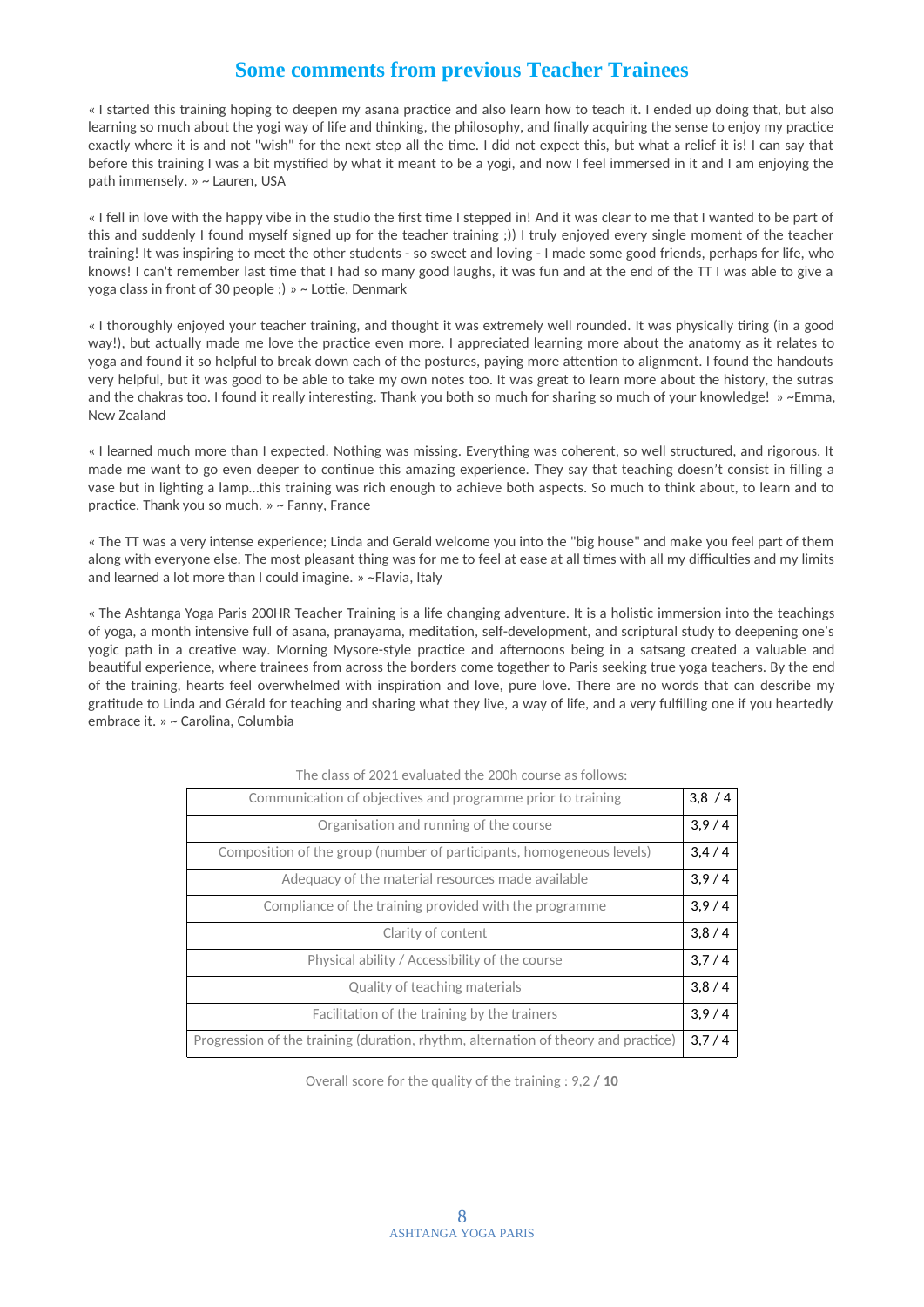# **Commonly Asked Questions**

### **Q: Why do you have additional hours of home study and expect us to do a certain number of practices and assists of classes after the intensive?**

A: Over the years, we've seen that those who put the extra time in are better teachers. As studio owners who will only hire teachers who have done this kind of training and have a committed, sincere personal practice, we feel it is only being honest to offer in our teacher training what we expect from the teachers we hire. It is very important to put your new skills into action directly after the intensive, both in your personal practice and in your ability to observe and give advice and adjustments.

### **Q: How is the preparatory home study organized?**

A: For the home study, we will give you a packet with reading assignments and then a few assignments and many self-inspection/reflection questions. We will ask for the assignments plus your notebook with the self-inspection questions (these we won't read them all since they could be personal but we want to verify that everyone does the work). You can plan your own schedule to do the home study however, we suggest a little be done every week over a 3-month period to make it stick more with the individual and become part of their personal growth.

#### **Q: When do I have to do the practices and assisting of classes? And where?**

A: Only practices and assists after the TT intensive count towards the training. If you live in Paris then you will have to do the 25 practices and 25 assisting of classes at AYP. If the TT intensive is being held at a partner studio, then you have the choice to do them at that studio or in Paris at AYP. Or, if you don't live in either of these cities you can do them in your home-town, either with your teacher there or you can do a special project. We will explain the special projects during the intensive.

### **Q: Why take the time from my busy schedule to do this training?**

A: It is always recommended in yoga to put aside periods of time for personal reflection and study. It can be difficult to do this without the guidance of a teacher; this is one of the reasons why we offer this training. It adds structure to the self-study and practice that is essential to taking life-transforming steps.

### **Q: Are the classes held in English or French? (Or a combination of both?)**

A: The training is in English; however, the Teaching Manual is available in either French or English. As well, there are several French speakers in each training therefore, whenever it is needed, you can request a translation of things you don't fully understand.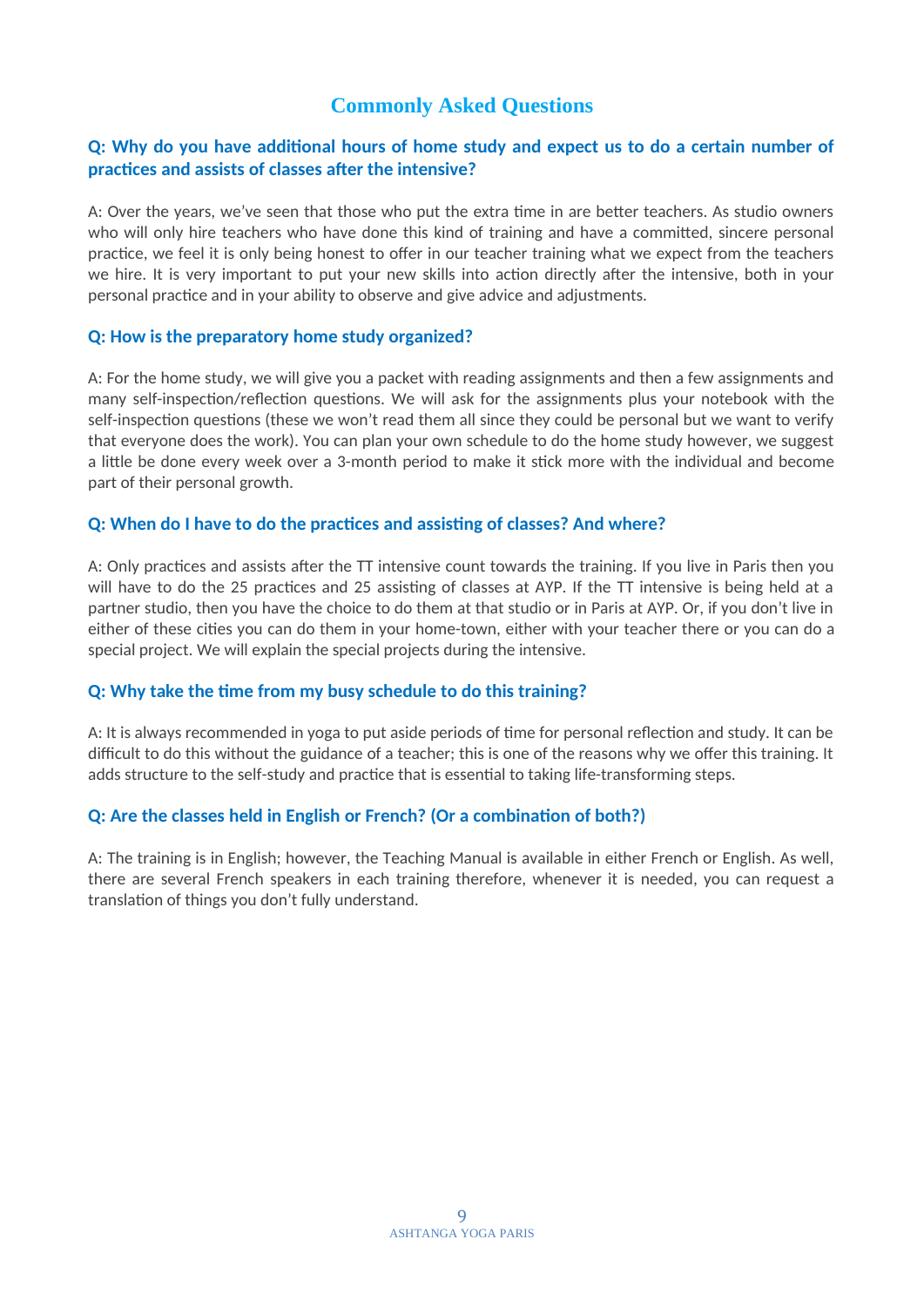

### **Q: About the early bird discount prices if I register before the early registration deadlines. Is it necessary to pay the entire amount up front to be eligible for the discount?**

A: You only need to pay the 1000-euro deposit by the deadline. However, you must give us post-dated checks for the remaining amount at the same time when you give the deposit. You can write on the checks the dates that you want us to deposit them, if they are all dated 1 month before the start of the intensive. If you do not have a euro bank account, you can write checks in American dollars and we'll destroy or return the check to you when you pay the installment by either bank transfer or cash.

### **Q: Can I still take your training if I haven't established a traditional Ashtanga practice?**

A: The intensive is exactly what it says in its name...intense. Therefore, it is recommended that you have had a steady (minimum of 4 times a week practice) Ashtanga practice for a minimum of one year or of another dynamic style of yoga asana for at least 2 years (minimum of 4 times a week consistently). Those who do not will find that they burn out by the middle of the training. In addition, when we give you the preparatory home study, one part is that you memorize the portion of the ashtanga system you are working on. So, if you are not already doing Ashtanga, we expect you to cultivate a daily practice starting at least 3 months before the beginning of the intensive.

### **Q: How many hours are spent on asana, anatomy, pranayama, etc.?**

A: We are registered with Yoga Alliance, an internationally recognized yoga standards organizations, you can follow this link to see the details of requirements: www.yogaalliance.org

#### **Q: Will I be ready to teach after this training?**

A: This is a personal decision for each individual to make once they have finished all aspects of the training. Some of the previous trainees have started teaching straight away (or have already been teaching already for many years) and others prefer to take time to integrate what they have learned into their practices before beginning to teach. Since part of the training includes assisting classes, this allows those more hesitant to get a 'taste' of teaching by just observing classes and feeling comfortable being in the yoga room even when not practicing.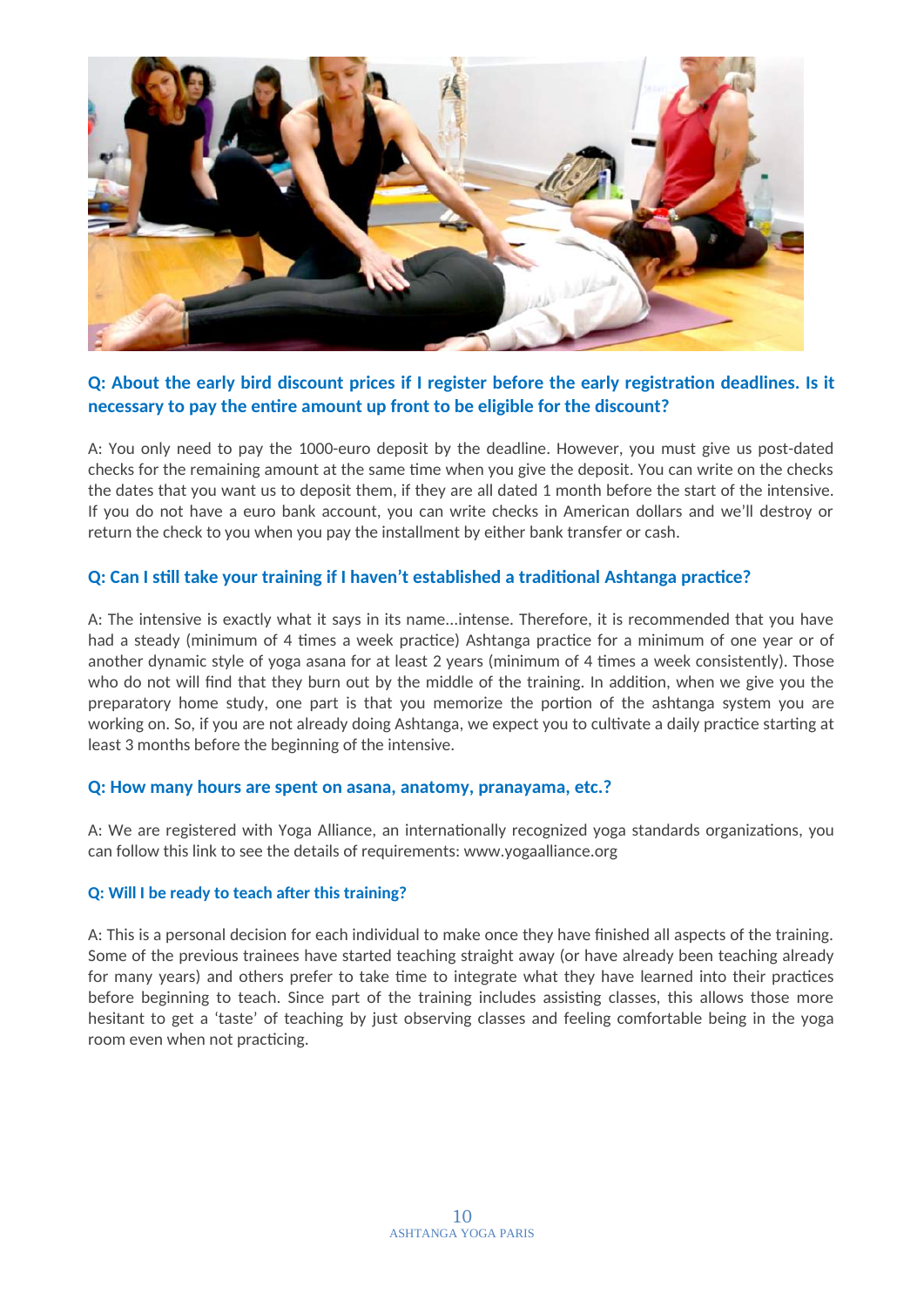

### *Q: Do I have to want to become a yoga teacher to do this training?*

A: The answer is of course not! In fact, first you are always a yoga student before being a yoga teacher! You can only sincerely teach what you yourself have experienced. This is why we call it a 'selfdevelopment and deepening your personal practice' and teacher training. Committing yourself to yoga study will bring about deep personal growth. You still need the regular weekly practice, but nothing compares to a profound intensive like this!

### **Q: When do I receive the Certificate of Completion?**

A: It will be rewarded upon completion of all required training hours, including practice and assisting hours, and completion of exams & homework assignments to our satisfaction and the student must demonstrate reasonable proficiency in understanding, practicing and teaching the primary series. Note: Missed hours can be made up through privates (4 hours missed equals one & half hours private time).

### **Q: Does each trainee receive the same Certificate of Completion?**

A: Over the years we have noted that there are varying levels of Ashtanga practitioners. Not every Ashtanga teacher needs to be able to teach the same thing. There are amazing teachers (at AYP and elsewhere) who are dedicated to teaching Ashtanga to beginners and then if the student is eventually ready to progress further into the system, the teacher will recommend them to another teacher. There are other amazing teachers who tend to focus on those who are doing more advanced asana. They are all needed in the yoga community to offer Ashtanga to a broad spectrum of people. This is why we are open to having trainees of all levels in the training. We will then give you a certificate suggesting that you teach Ashtanga 1, 2, 3, 4 or 5. Whichever level we suggest, you will still qualify for the Yoga Alliance 200-hour certification.

### **Q: Do you help with accommodation for traveling students?**

A: We do not organize accommodations however; you are welcome to post on our FB group to reach out to our student base to find a place to share. Same with the other trainees, often through the teacher training FB page you will be able to connect with another trainee to share the living costs. Airbnb is a great source to find housing for all budgets.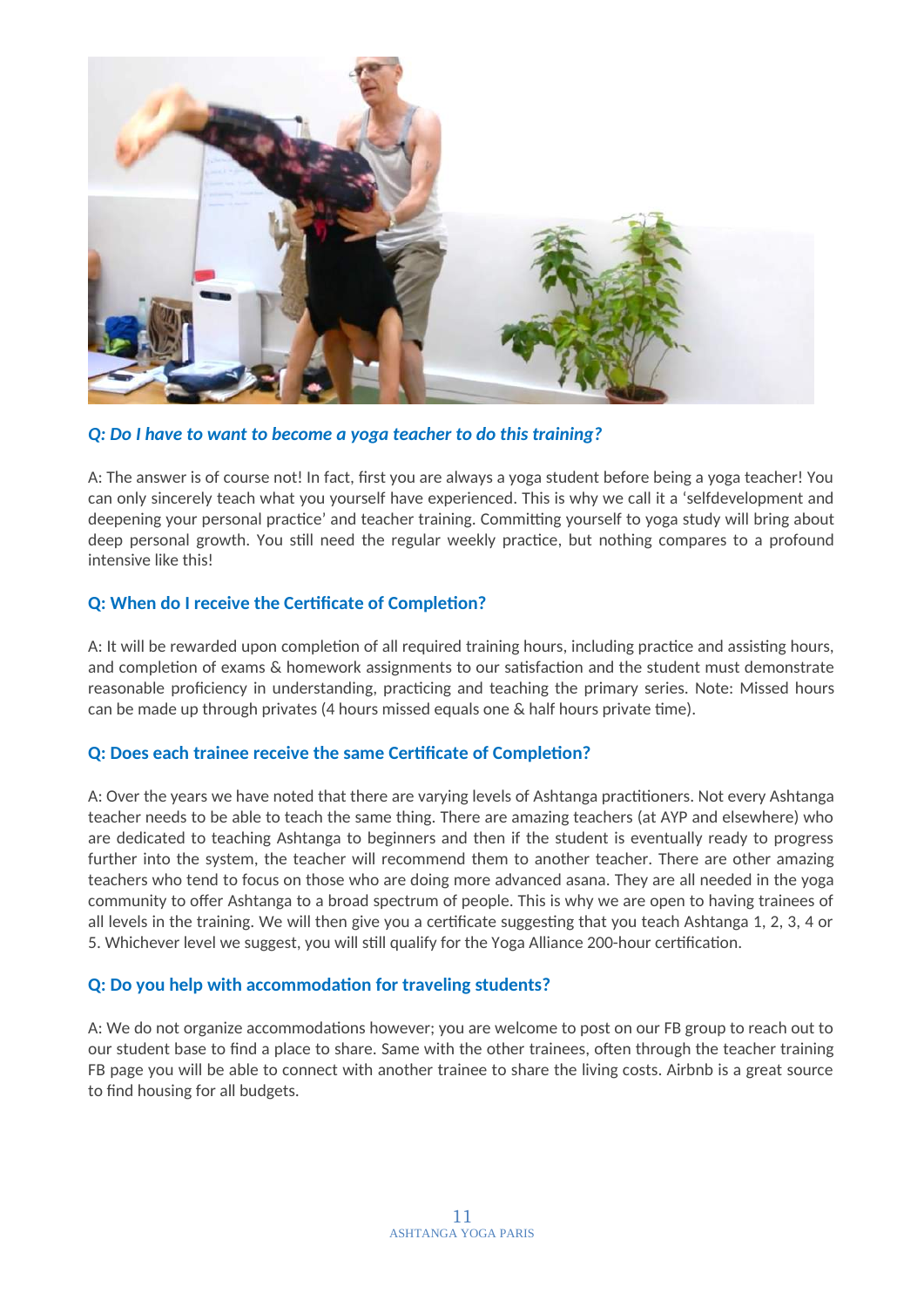### **Q: Are there books included in the price of the training?**

A: Of course, we give you our teacher training manual. However, you will need to purchase the following books:

- The Key Muscles of Hatha Yoga by Ray Long
- The Deeper Dimension of Yoga by Georg Feuerstein
- Ashtanga Yoga Primary Series by Linda Munro & Gerald Disse

- Yoga History & Philosophy Teacher Training Manual by Georg Feuerstein \*This can only be purchased once you have signed up for the training and we give you a code to be able to order it through Brenda Feuerstein.

### **Q: How do I sign up for the training?**

A: You can either download the registration form from our website www.ashtangayogaparis.academy, email us for a registration form  $\underline{info@ashtangayogaparis.fr}$  or pick up the form at the yoga studio.

### **Q: Can my training be paid for by other organizations?**

A: Ashtanga Yoga Paris is a vocational training school recognized by the Ministry of Labor, under the accreditation number 11755770375 of DIRECCTE. Our Yoga training courses are therefore eligible for grants and funding from local authorities, Pôle Emploi and OPCAs (AFDAS, etc.). We invite you to contact your organization funding your training to find out if you are eligible.

### **Q: I have a disability, can I take this course?**

Of course you can ! Yoga is both a physical and mental practice as well as a philosophy. The word Yoga comes from the Sanskrit Yuj which means "union" so everyone is welcome. We simply ask you in our registration form to describe your disability and we will set up an interview with you as soon as possible before the beginning of the training in order to ensure you get the same training as everyone else!